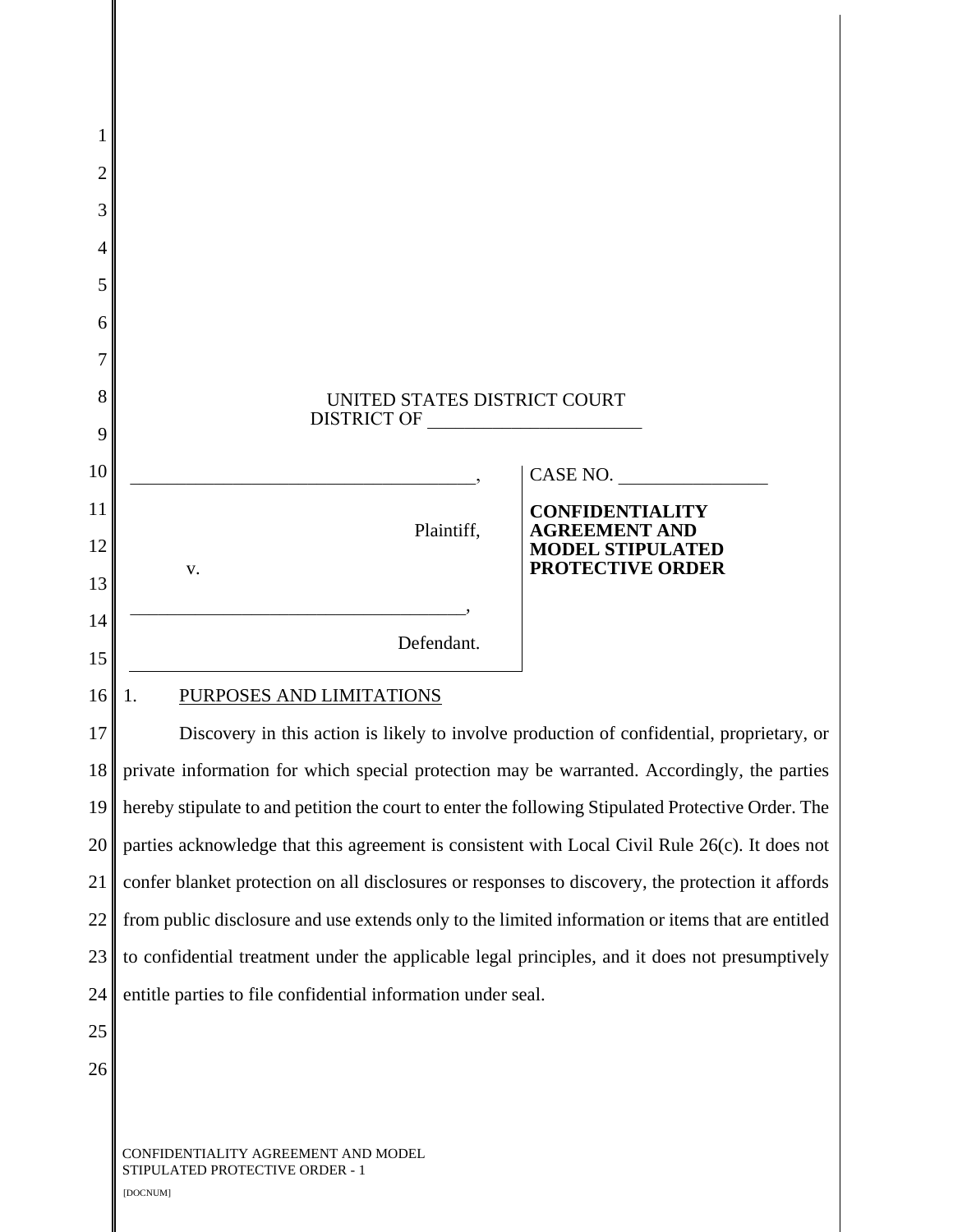# 1

#### 2. "CONFIDENTIAL" MATERIAL

2 3 4 5 6 7 8 9 10 11 "Confidential" material shall include the following documents and tangible things produced or otherwise exchanged: any such nonpublic information of the parties like financial information, concepts, designs, processes, methodologies and development information, names of actual and potential investors, investment plans or strategies, operating agreements, product plans and/or specifications, software object and/or source code, product and/or business models or strategies, customer and/or potential customer information, identities of parties with which the parties do or proposes to do business, employee information and other business information concerning the business plans, or operations and prospects of the parties that the parties' respective counsel believes, in good faith, warrants protection under trade secret laws or similar legal protections.

12 3. SCOPE

13 14 15 16 17 18 The protections conferred by this agreement cover not only confidential material (as defined above), but also (1) any information copied or extracted from confidential material; (2) all copies, excerpts, summaries, or compilations of confidential material; and (3) any testimony, conversations, or presentations by parties or their counsel that might reveal confidential material. However, the protections conferred by this agreement do not cover information that is in the public domain or becomes part of the public domain through trial or otherwise.

19

### 4. ACCESS TO AND USE OF CONFIDENTIAL MATERIAL

20 21 22 23 24 25 4.1 Basic Principles. A receiving party may use confidential material that is disclosed or produced by another party or by a non-party in connection with this case only for prosecuting, defending, or attempting to settle this litigation. Confidential material may be disclosed only to the categories of persons and under the conditions described in this agreement. Confidential material must be stored and maintained by a receiving party at a location and in a secure manner that ensures that access is limited to the persons authorized under this agreement.

26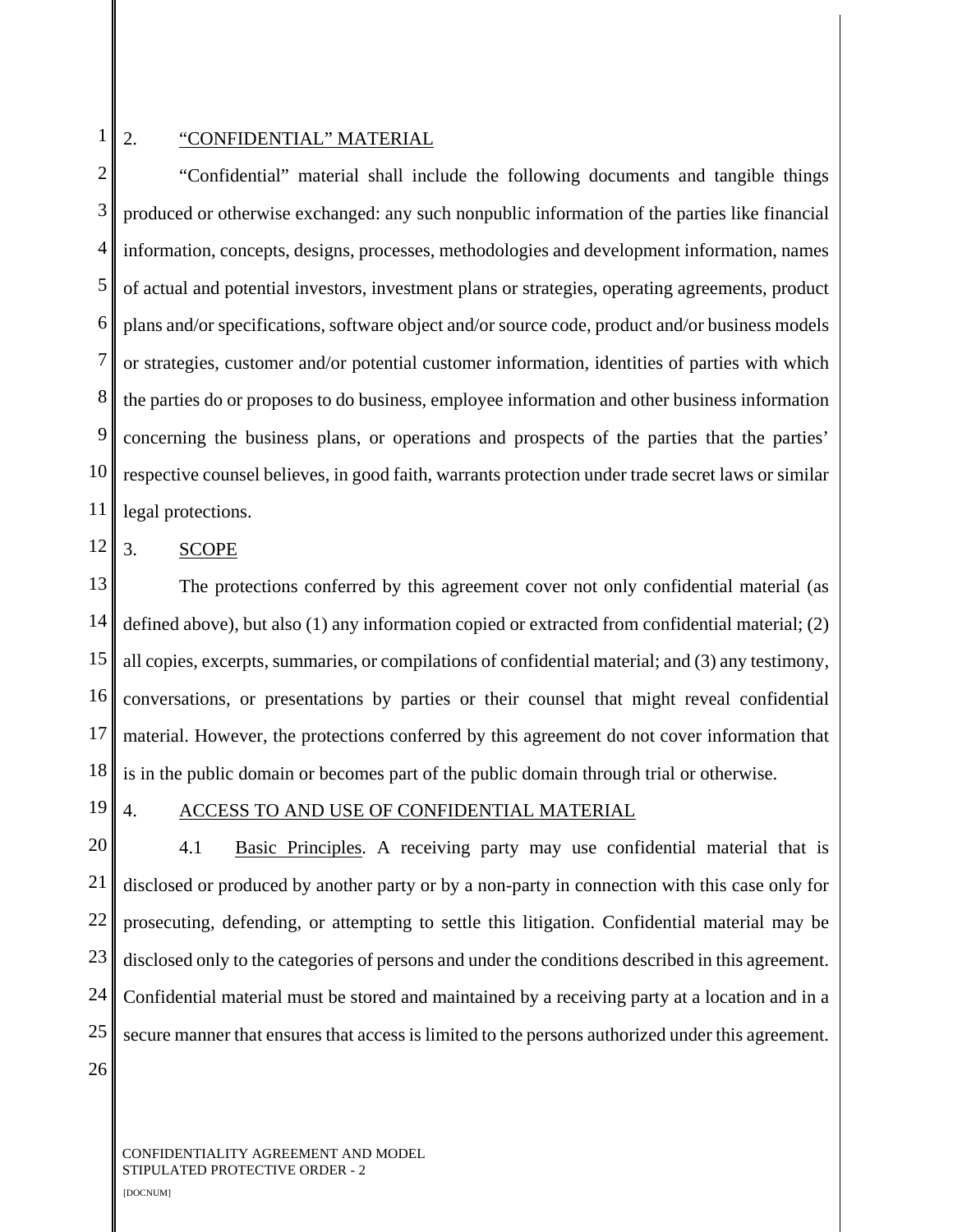1 2 3 4 5 6 7 8 9 10 11 12 13 14 15 16 17 18 19 20 21 22 23 24 25 26 CONFIDENTIALITY AGREEMENT AND MODEL STIPULATED PROTECTIVE ORDER - 3 4.2 Disclosure of "CONFIDENTIAL" Information or Items. Unless otherwise ordered by the court or permitted in writing by the designating party, a receiving party may disclose any confidential material only to: (a) the receiving party's counsel of record in this action, as well as employees of counsel to whom it is reasonably necessary to disclose the information for this litigation; (b) the officers, directors, and employees (including in house counsel) of the receiving party to whom disclosure is reasonably necessary for this litigation; (c) experts and consultants to whom disclosure is reasonably necessary for this litigation and who have signed the "Acknowledgment and Agreement to Be Bound" (Exhibit A); (d) the court, court personnel, and court reporters and their staff; (e) copy or imaging services retained by counsel to assist in the duplication of confidential material, provided that counsel for the party retaining the copy or imaging service instructs the service not to disclose any confidential material to third parties and to immediately return all originals and copies of any confidential material; (f) during their depositions, witnesses in the action to whom disclosure is reasonably necessary and who have signed the "Acknowledgment and Agreement to Be Bound" (Exhibit A), unless otherwise agreed by the designating party or ordered by the court. Pages of transcribed deposition testimony or exhibits to depositions that reveal confidential material must be separately bound by the court reporter and may not be disclosed to anyone except as permitted under this agreement; (g) the author or recipient of a document containing the information or a custodian or other person who otherwise possessed or knew the information. 4.3 Filing Confidential Material. Before filing confidential material or discussing or referencing such material in court filings, the filing party shall confer with the designating party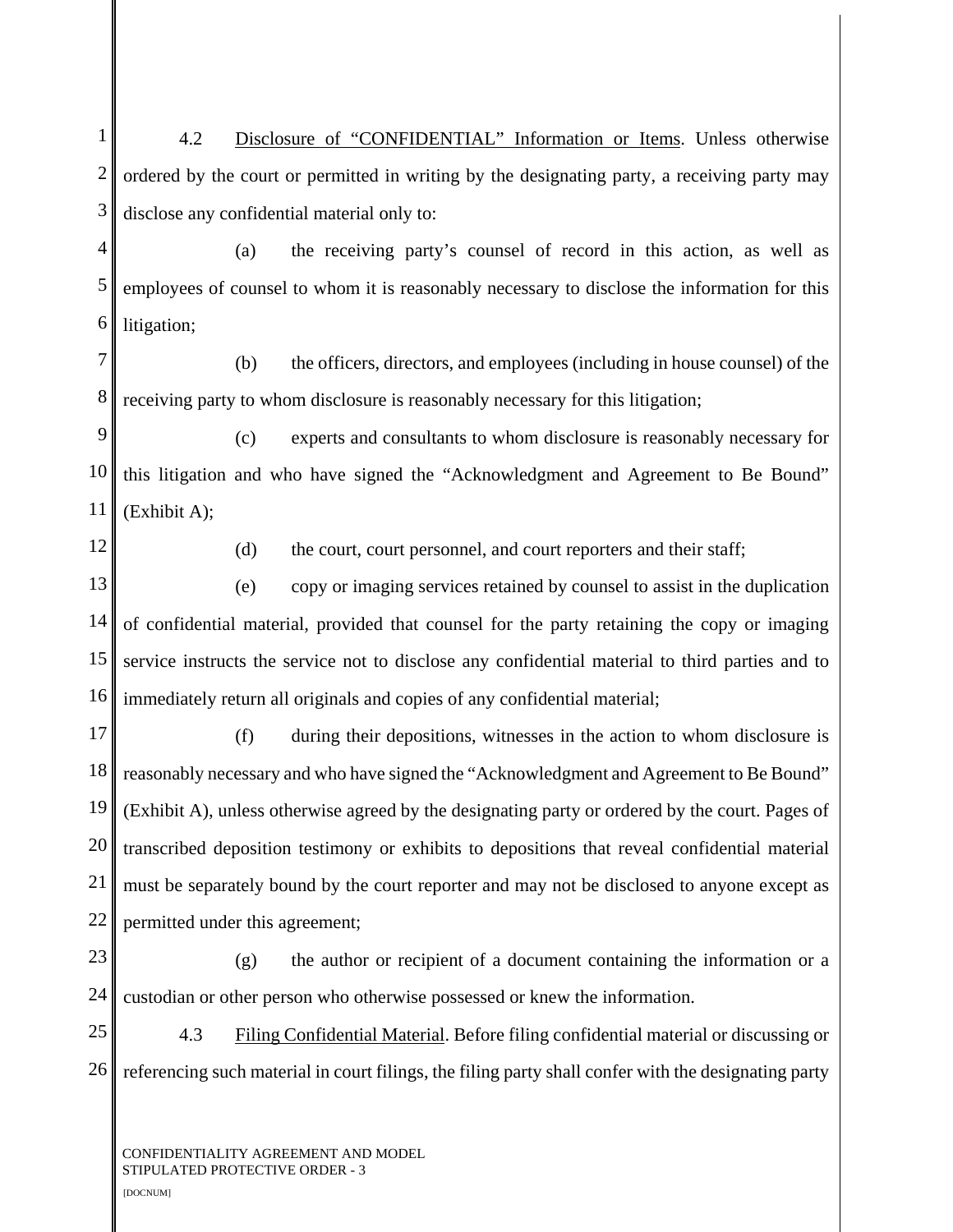1 2 3 4 5 to determine whether the designating party will remove the confidential designation, whether the document can be redacted, or whether a motion to seal or stipulation and proposed order is warranted. Local Civil Rule 5(g) sets forth the procedures that must be followed and the standards that will be applied when a party seeks permission from the court to file material under seal.

6

## 5. DESIGNATING PROTECTED MATERIAL

7 8 9 10 11 12 13 5.1 Exercise of Restraint and Care in Designating Material for Protection. Each party or non-party that designates information or items for protection under this agreement must take care to limit any such designation to specific material that qualifies under the appropriate standards. The designating party must designate for protection only those parts of material, documents, items, or oral or written communications that qualify, so that other portions of the material, documents, items, or communications for which protection is not warranted are not swept unjustifiably within the ambit of this agreement.

14 15 16 17 Mass, indiscriminate, or routinized designations are prohibited. Designations that are shown to be clearly unjustified or that have been made for an improper purpose (e.g., to unnecessarily encumber or delay the case development process or to impose unnecessary expenses and burdens on other parties) expose the designating party to sanctions.

18 19 20 If it comes to a designating party's attention that information or items that it designated for protection do not qualify for protection, the designating party must promptly notify all other parties that it is withdrawing the mistaken designation.

21 22 23 24 5.2 Manner and Timing of Designations. Except as otherwise provided in this agreement (see, e.g., second paragraph of section 5.2(a) below), or as otherwise stipulated or ordered, disclosure or discovery material that qualifies for protection under this agreement must be clearly so designated before or when the material is disclosed or produced.

25 26 (a) Information in documentary form: (e.g., paper or electronic documents and deposition exhibits, but excluding transcripts of depositions or other pretrial or trial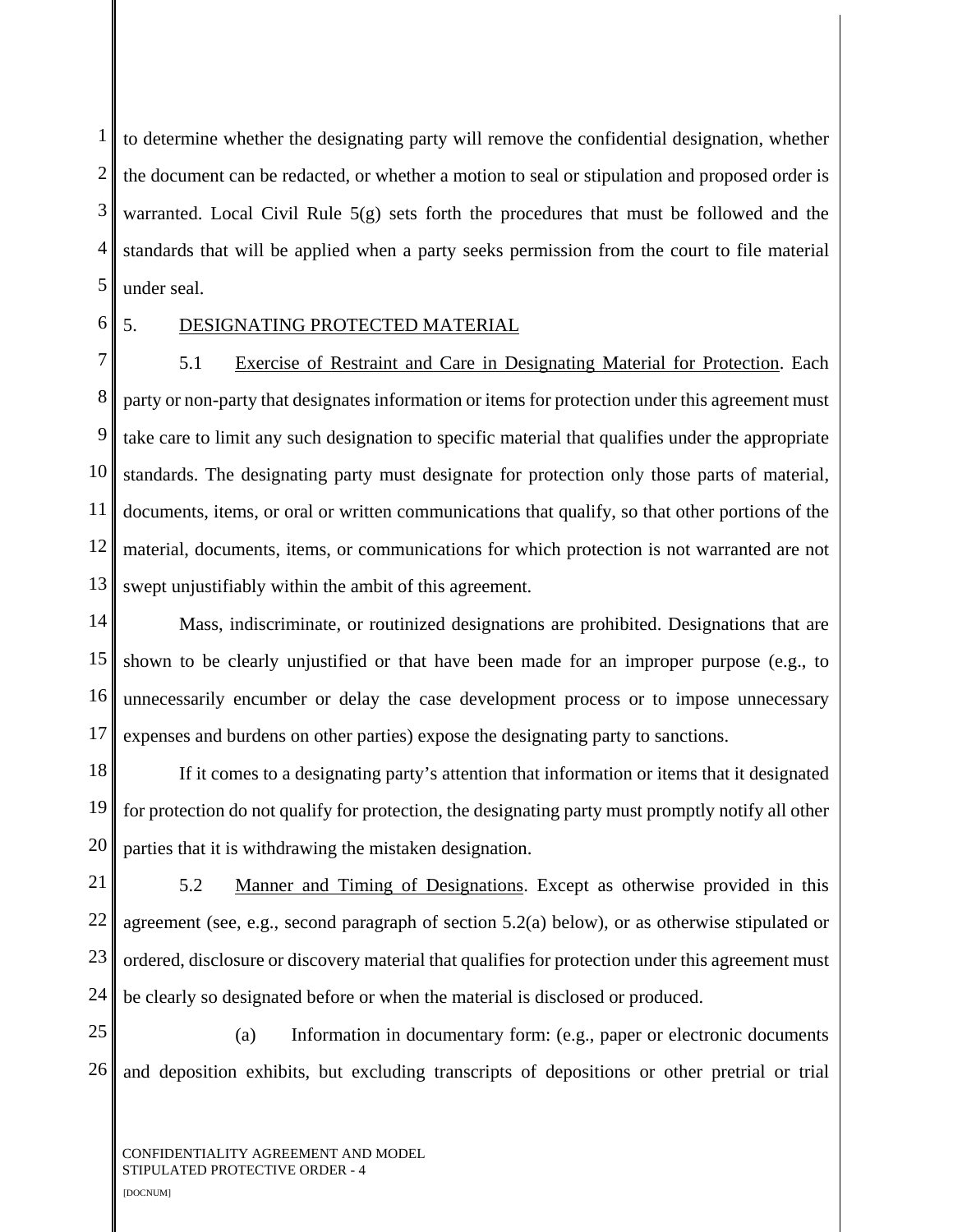1 2 3 4 proceedings), the designating party must affix the word "CONFIDENTIAL" to each page that contains confidential material. If only a portion or portions of the material on a page qualifies for protection, the producing party also must clearly identify the protected portion(s) (e.g., by making appropriate markings in the margins).

5 6 7 8 9 (b) Testimony given in deposition or in other pretrial or trial proceedings: the parties must identify on the record, during the deposition, hearing, or other proceeding, all protected testimony, without prejudice to their right to so designate other testimony after reviewing the transcript. Any party or non-party may, within fifteen days after receiving a deposition transcript, designate portions of the transcript, or exhibits thereto, as confidential.

10 11 12 13 (c) Other tangible items: the producing party must affix in a prominent place on the exterior of the container or containers in which the information or item is stored the word "CONFIDENTIAL." If only a portion or portions of the information or item warrant protection, the producing party, to the extent practicable, shall identify the protected portion(s).

14 15 16 17 18 5.3 Inadvertent Failures to Designate. If timely corrected, an inadvertent failure to designate qualified information or items does not, standing alone, waive the designating party's right to secure protection under this agreement for such material. Upon timely correction of a designation, the receiving party must make reasonable efforts to ensure that the material is treated in accordance with the provisions of this agreement.

19

## 6. CHALLENGING CONFIDENTIALITY DESIGNATIONS

20 21 22 23 24 25 6.1 Timing of Challenges. Any party or non-party may challenge a designation of confidentiality at any time. Unless a prompt challenge to a designating party's confidentiality designation is necessary to avoid foreseeable, substantial unfairness, unnecessary economic burdens, or a significant disruption or delay of the litigation, a party does not waive its right to challenge a confidentiality designation by electing not to mount a challenge promptly after the original designation is disclosed.

26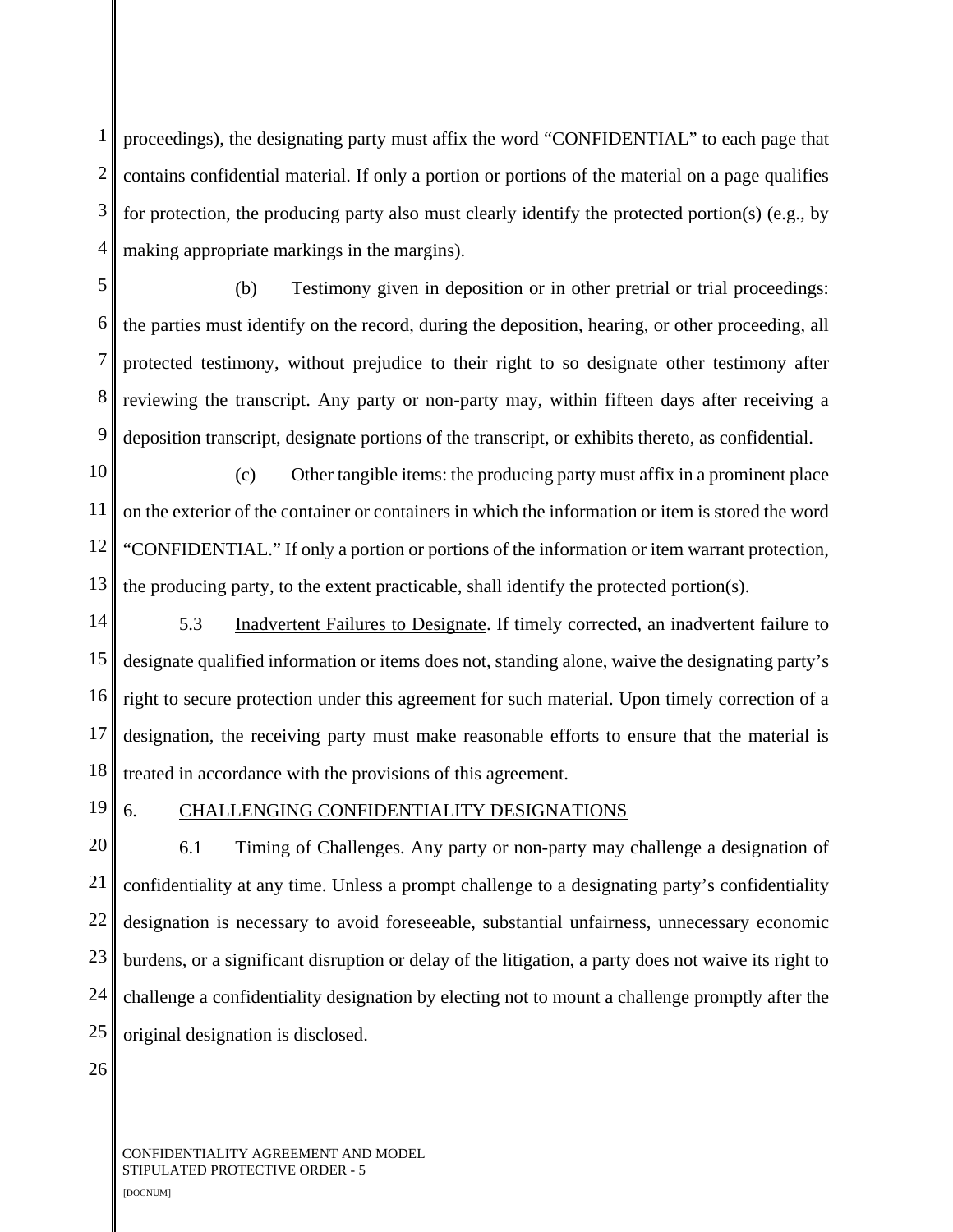1 2 3 4 5 6 7 6.2 Meet and Confer. The parties must make every attempt to resolve any dispute regarding confidential designations without court involvement. Any motion regarding confidential designations or for a protective order must include a certification, in the motion or in a declaration or affidavit, that the movant has engaged in a good faith meet and confer conference with other affected parties in an effort to resolve the dispute without court action. The certification must list the date, manner, and participants to the conference. A good faith effort to confer requires a face-to-face meeting or a telephone conference.

8 9 10 11 12 13 14 6.3 Judicial Intervention. If the parties cannot resolve a challenge without court intervention, the designating party may file and serve a motion to retain confidentiality under Local Civil Rule 7 (and in compliance with Local Civil Rule 5(g), if applicable). The burden of persuasion in any such motion shall be on the designating party. Frivolous challenges, and those made for an improper purpose (e.g., to harass or impose unnecessary expenses and burdens on other parties) may expose the challenging party to sanctions. All parties shall continue to maintain the material in question as confidential until the court rules on the challenge.

15 16 7. PROTECTED MATERIAL SUBPOENAED OR ORDERED PRODUCED IN OTHER LITIGATION

17 18 19 If a party is served with a subpoena or a court order issued in other litigation that compels disclosure of any information or items designated in this action as "CONFIDENTIAL," that party must:

20 21 (a) promptly notify the designating party in writing and include a copy of the subpoena or court order;

22 23 24 (b) promptly notify in writing the party who caused the subpoena or order to issue in the other litigation that some or all of the material covered by the subpoena or order is subject to this agreement. Such notification shall include a copy of this agreement; and

25 26 (c) cooperate with respect to all reasonable procedures sought to be pursued by the designating party whose confidential material may be affected.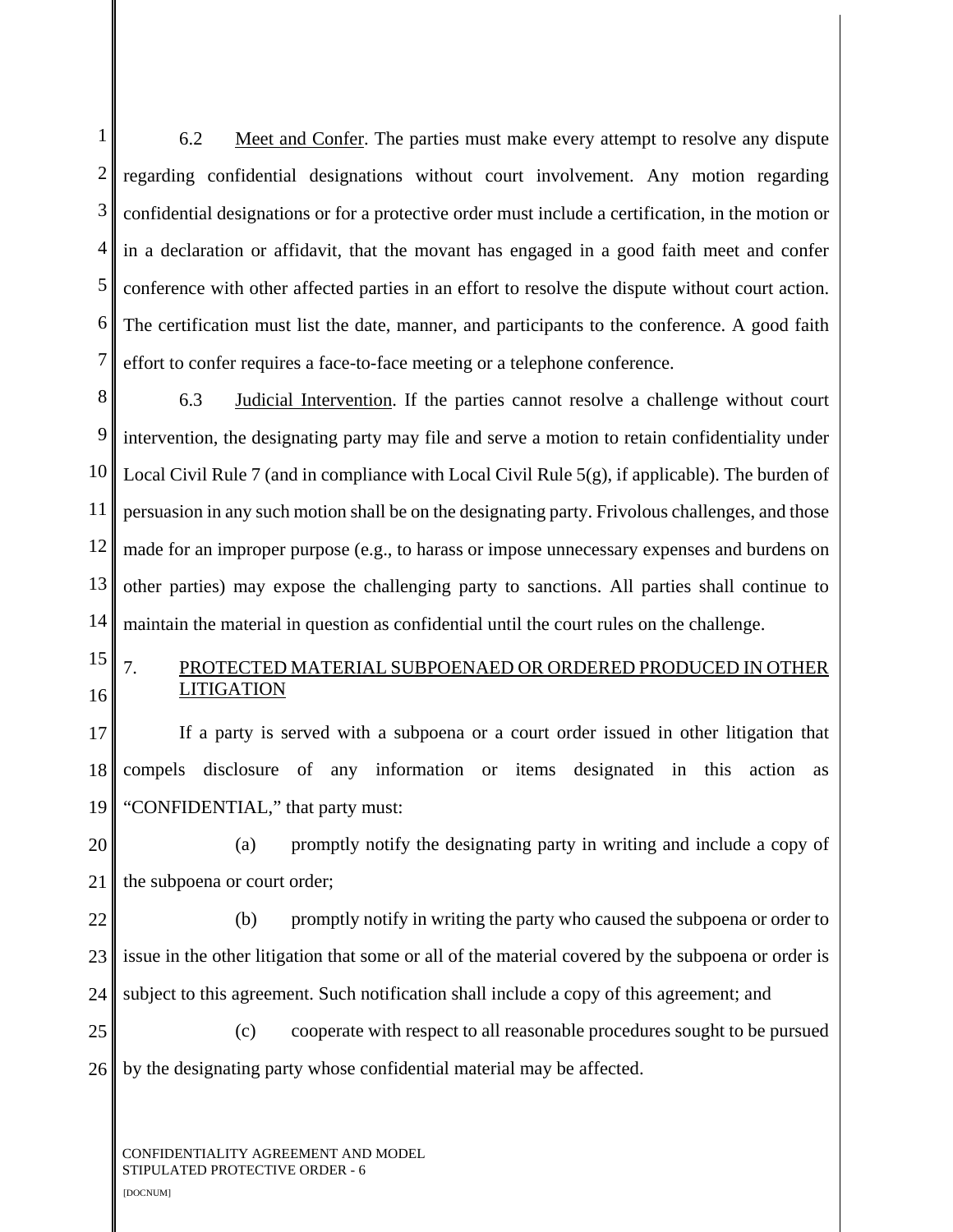## 1

### 8. UNAUTHORIZED DISCLOSURE OF PROTECTED MATERIAL

2 3 4 5 6 7 8 If a receiving party learns that, by inadvertence or otherwise, it has disclosed confidential material to any person or in any circumstance not authorized under this agreement, the receiving party must immediately (a) notify in writing the designating party of the unauthorized disclosures, (b) use its best efforts to retrieve all unauthorized copies of the protected material, (c) inform the person or persons to whom unauthorized disclosures were made of all the terms of this agreement, and (d) request that such person or persons execute the "Acknowledgment and Agreement to Be Bound" that is attached hereto as Exhibit A.

# 9 10

## 9. INADVERTENT PRODUCTION OF PRIVILEGED OR OTHERWISE PROTECTED MATERIAL

11 12 13 14 15 16 When a producing party gives notice to receiving parties that certain inadvertently produced material is subject to a claim of privilege or other protection, the obligations of the receiving parties are those set forth in Federal Rule of Civil Procedure  $26(b)(5)(B)$ . This provision is not intended to modify whatever procedure may be established in an e-discovery order or agreement that provides for production without prior privilege review. Parties shall confer on an appropriate non-waiver order under Fed. R. Evid. 502.

#### 17

#### 10. NON TERMINATION AND RETURN OF DOCUMENTS

18 19 20 21 22 23 24 25 26 Within 60 days after the termination of this action, including all appeals, each receiving party must use best reasonable efforts to destroy all confidential material including all copies, extracts and summaries thereof. The parties recognize that electronically produced information (ESI) results in copies made due to back up and archive protocols and no party can guaranty that every copy has been found and deleted. Therefore, the parties commit to use best reasonable efforts to delete confidential information instead of returning it. The parties will use best reasonable efforts to delete confidential information from Concordance or Summation or similar document review/management programs and will use best reasonable efforts to destroy any hard copies made of confidential information, as well as confidential ESI stored in other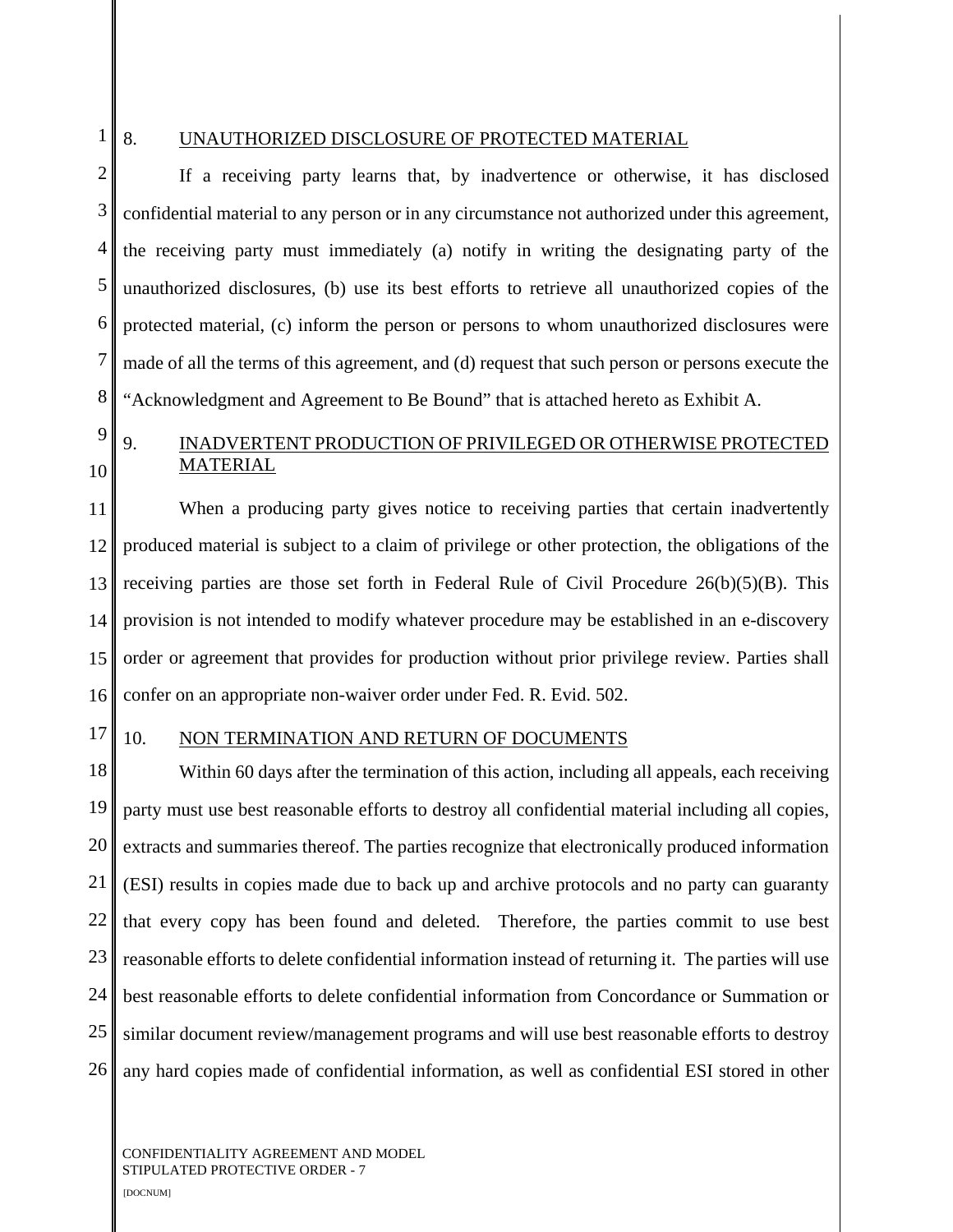| $\mathbf{1}$   | locations. Notwithstanding this provision, counsel are entitled to retain one archival copy of  |  |
|----------------|-------------------------------------------------------------------------------------------------|--|
| $\overline{c}$ | all documents filed with the court, trial, deposition, and hearing transcripts, correspondence, |  |
| 3              | deposition and trial exhibits, expert reports, attorney work product, and consultant and expert |  |
| $\overline{4}$ | work product, even if such materials contain confidential material.                             |  |
| 5              | The confidentiality obligations imposed by this agreement shall remain in effect until a        |  |
| 6              | designating party agrees otherwise in writing or a Court orders otherwise.                      |  |
| 7              | IT IS SO STIPULATED, THROUGH COUNSEL OF RECORD.                                                 |  |
| 8              |                                                                                                 |  |
| 9              | DATED:                                                                                          |  |
| 10             | <b>Attorneys for Plaintiff</b>                                                                  |  |
| 11             |                                                                                                 |  |
| 12             |                                                                                                 |  |
| 13             |                                                                                                 |  |
| 14             |                                                                                                 |  |
| 15             |                                                                                                 |  |
| 16             | DATED:                                                                                          |  |
| 17             |                                                                                                 |  |
| 18             | <b>Attorneys for Defendant</b>                                                                  |  |
| 19             |                                                                                                 |  |
| 20             |                                                                                                 |  |
| 21             |                                                                                                 |  |
| 22             |                                                                                                 |  |
| 23             |                                                                                                 |  |
| 24             |                                                                                                 |  |
| 25             |                                                                                                 |  |
| 26             |                                                                                                 |  |
|                |                                                                                                 |  |
|                | CONFIDENTIALITY AGREEMENT AND MODEL<br>STIPULATED PROTECTIVE ORDER - 8<br>[DOCNUM]              |  |

Ι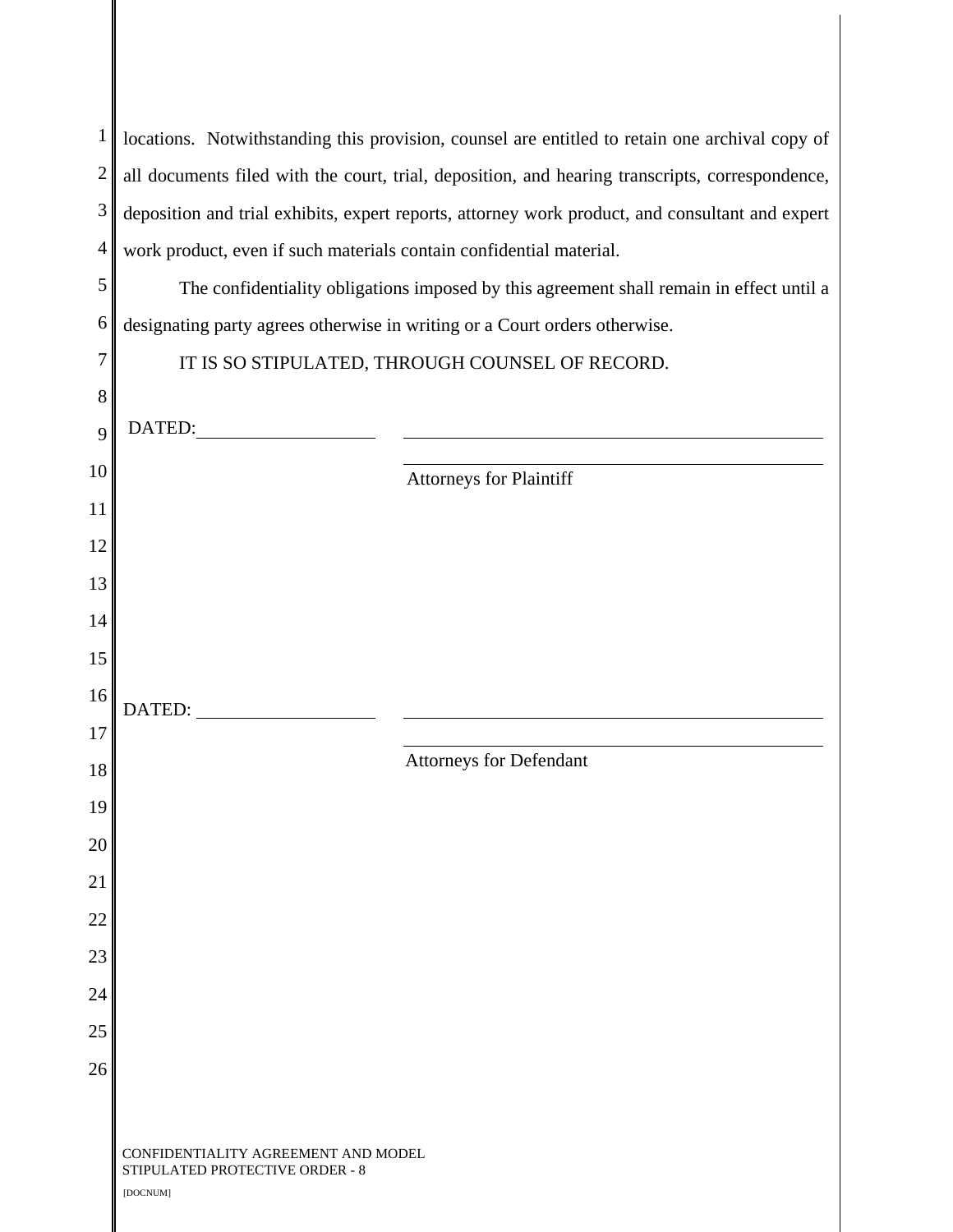| $\mathbf 1$    | PURSUANT TO STIPULATION, IT IS SO ORDERED.                                         |
|----------------|------------------------------------------------------------------------------------|
| $\overline{2}$ | DATED:                                                                             |
| $\overline{3}$ |                                                                                    |
| $\overline{4}$ |                                                                                    |
| $\mathfrak s$  |                                                                                    |
| 6              |                                                                                    |
| $\overline{7}$ |                                                                                    |
| 8<br>9         |                                                                                    |
| $10\,$         |                                                                                    |
| $11\,$         |                                                                                    |
| 12             |                                                                                    |
| 13             |                                                                                    |
| 14             |                                                                                    |
| 15             |                                                                                    |
| 16             |                                                                                    |
| $17\,$         |                                                                                    |
| $18\,$         |                                                                                    |
| 19             |                                                                                    |
| $20\,$         |                                                                                    |
| $21\,$         |                                                                                    |
| $22\,$         |                                                                                    |
| $23\,$         |                                                                                    |
| $24\,$         |                                                                                    |
| $25\,$         |                                                                                    |
| $26\,$         |                                                                                    |
|                |                                                                                    |
|                | CONFIDENTIALITY AGREEMENT AND MODEL<br>STIPULATED PROTECTIVE ORDER - 9<br>[DOCNUM] |
|                |                                                                                    |